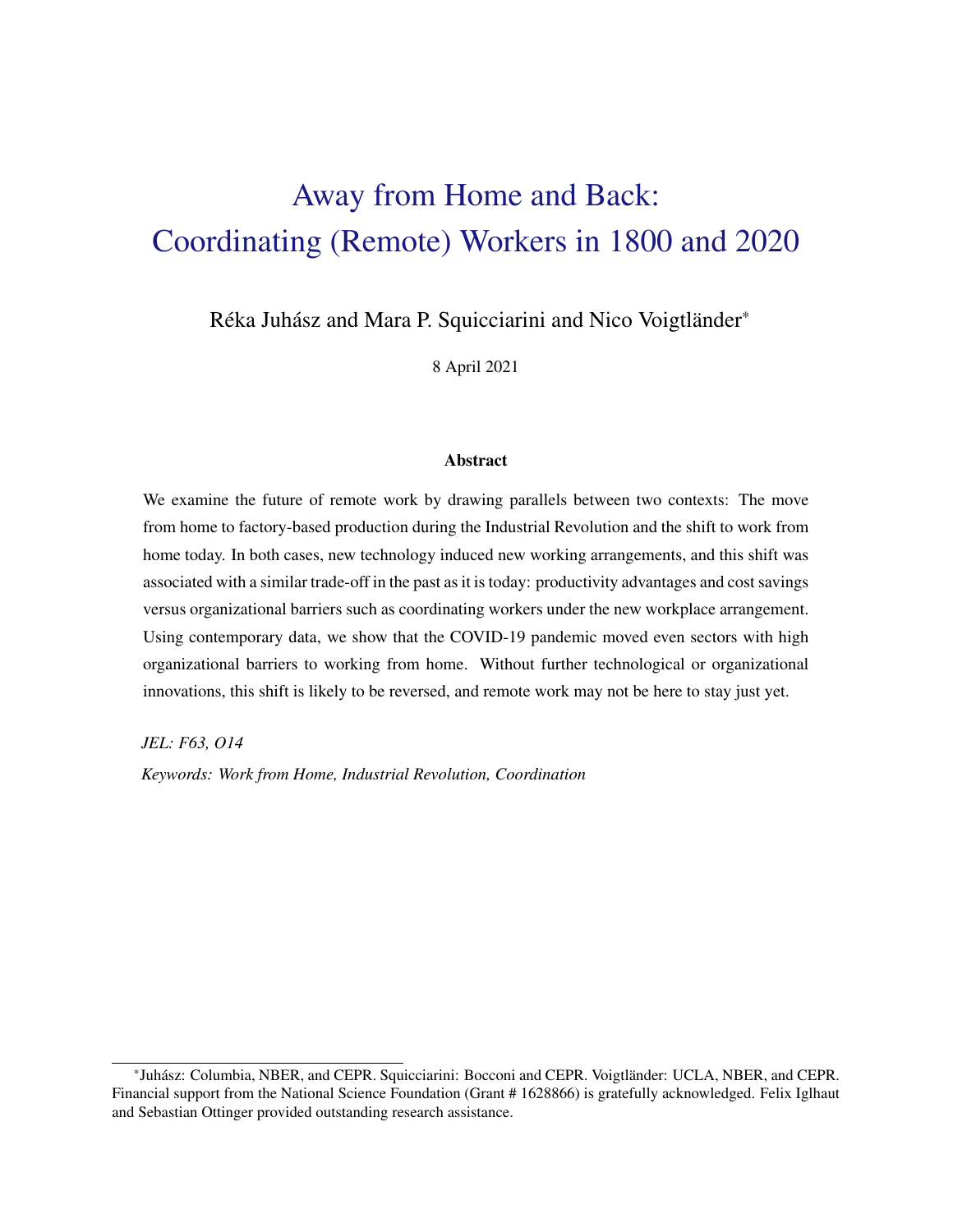# 1 Introduction

For decades, observers have widely expected dramatic changes in working arrangements [\(Cairn](#page-13-0)[cross,](#page-13-0) [1997;](#page-13-0) [Friedman,](#page-13-0) [2005\)](#page-13-0). While the 'revolution' in information communication technology (ICT) has provided the equipment to make work from home (WFH) feasible for many occupations, take-up largely stagnated over the past decade [\(Mas and Pallais,](#page-14-0) [2020\)](#page-14-0) – until the COVID-19 pandemic brought about dramatic changes in the spring of  $2020^{1,2}$ .

The disruptions to existing working arrangements caused by COVID-19 have led to a major increase in WFH. As the gradual roll-out of vaccines has brought the end of the pandemic in sight in some countries, many firms are preparing for a more permanent shift to WFH with workers continuing to work off-site at least some days.<sup>3</sup> If the pandemic has changed the office for good, perhaps the entire structure of central business districts (CBD-s) may need to reconfigure to adapt to a postpandemic world.<sup>4</sup> Thus, whether the pandemic-induced increase in WFH is indeed permanent is of vital importance to policymakers.

A predominant reliance on production from home is not novel in economic history. Before the rise of factories during the First Industrial Revolution around 1800, most production took place at home. In this paper, we ask what lessons can be learned from the rapid change opposite to today's direction – when workers moved from their homes to the factory floor. We argue that the two episodes share important similarities. While new technologies (mechanized machinery in the 19th century or ICT today) increase productivity in the long run, organizational barriers – such as the need to coordinate workers in the new setting – make a switch to the novel working arrangement costly. Whether (and when) an industry switches to the new working arrangement depends on a trade-off between the (potential) productivity advantage of the new setting and the organizational cost associated with reaching the frontier.<sup>5</sup> During the Industrial Revolution, it took a long time to

<sup>&</sup>lt;sup>1</sup> According to Gallup, among all U.S. workers, the average number of telecommuting days per month was 2.4 in 2019. This number had been largely unchanged since 2015. In 2006, it was 2.0. Source: [Gallup article](https://news.gallup.com/poll/318173/remote-workdays-doubled-during-pandemic.aspx) 'U.S. Remote Workdays Have Doubled During Pandemic' (August 31, 2020).

<sup>&</sup>lt;sup>2</sup>In this paper we focus on work from home. More generally, many of the issues we discuss apply to a newer phenomenon: 'work from anywhere' (WFA) – an arrangement that offers both temporal and geographic flexibility. See [Choudhury, Foroughi, and Larson](#page-13-0) [\(2021\)](#page-13-0) for a recent contribution.

<sup>&</sup>lt;sup>3</sup>See the [PWC](https://www.pwc.com/us/remotework?WT.mc_id=CT10-PL102-DM2-TR1-LS3-ND30-PR4-CN_ViewpointHighlights-) report "It's time to reimagine where and how work will get done."

<sup>4</sup>See, for example [The Economist](https://www.economist.com/leaders/2020/09/12/is-the-office-finished) article "The future of work: Is the office finished?" (September 12, 2020).

<sup>&</sup>lt;sup>5</sup>We think of organizational barriers that reduce productivity relative to the frontier as "costs." For example, uncoordinated workers on a production chain effectively raise the cost per unit of output, relative to the production possibility of the technology.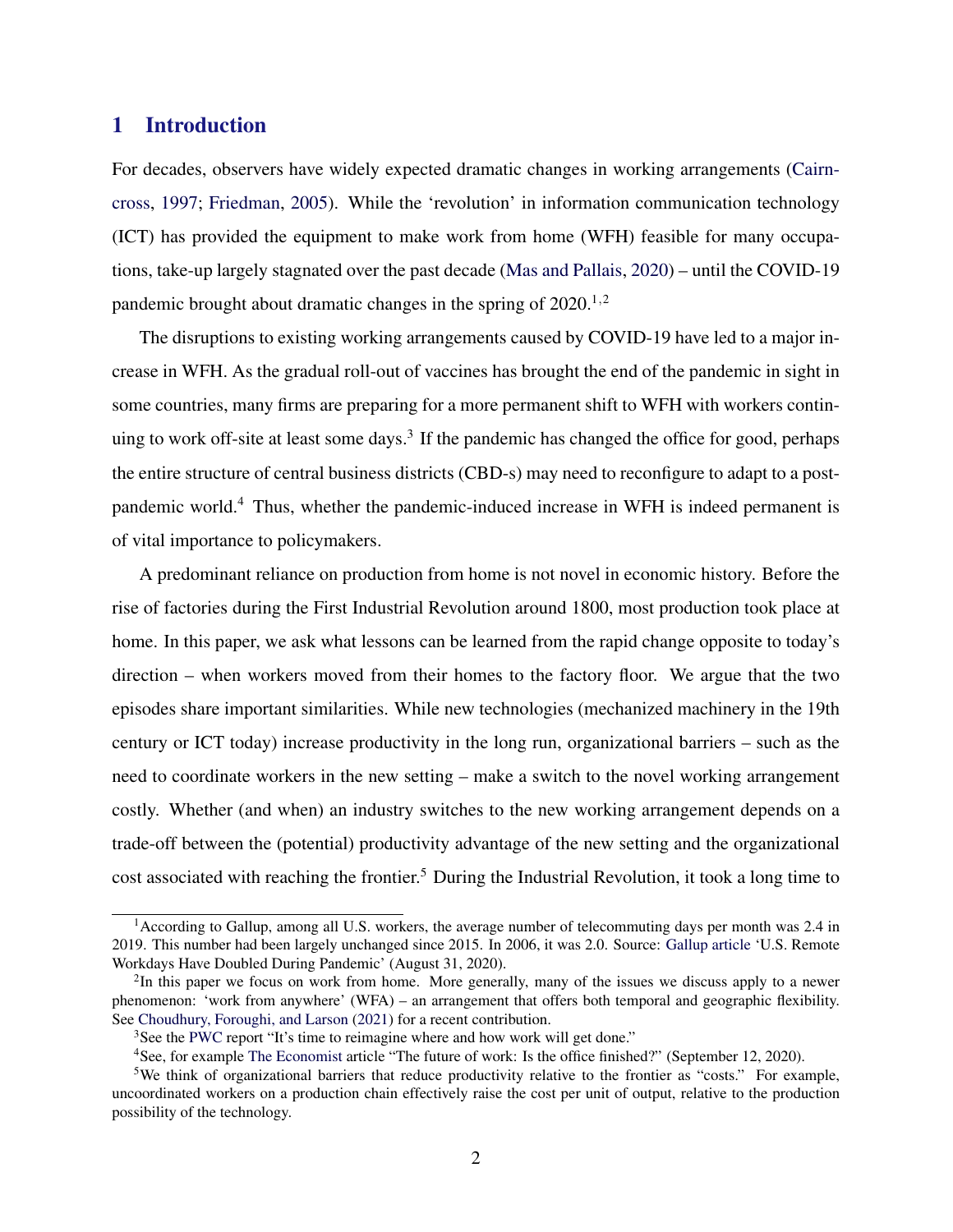develop organizational innovations that reduced the cost side, and this was one reason for the slow economy-wide transition to factory-based production. In this paper, we use contemporary data to argue that similar challenges exist in terms of coordinating employees who work remotely today. Based on these insights, we hypothesize that WFH may not be here to stay just yet.

# 2 Re-Organizing Work during the First Industrial Revolution

The rise of the factory system during the Industrial Revolution gave rise to one of the most dramatic changes in the organization of work. Prior to 1800, workers in manufacturing predominantly worked from home, on their own time. Throughout the 19th century, as factories became the dominant organizational form in manufacturing in Northwestern Europe, both the *location* and the *nature* of work changed. Work was moved from homes to centralized plants, and, under the mature factory system, it became very closely regulated: "the employer dictated when workers worked, their conduct on the job and that they steadily attend to their assigned tasks" [\(Clark,](#page-13-0) [1994,](#page-13-0) p. 128).

This was an extraordinarily lengthy and uneven process, taking the best part of a century to complete. In cotton textiles – the pioneer of the factory-system – the change took a few decades; factory-based production, relying on a highly synchronized organization of machines and workers, spread widely during the first half of the 19th century [\(Chapman,](#page-13-0) [1974,](#page-13-0) p. 470). In other industries, the change was even slower, and it was only by the turn of the 20th century that the factory system became the dominant organizational form.<sup>6</sup>

What gave rise to this transition, and why was it so lengthy? Scholars of economic history have described a number of factors. Part of the answer is surely technological: In most industries, mechanization – that is, the introduction of machinery powered by inanimate sources such as water or steam – gave rise to economies of scale and made it necessary to concentrate workers under one roof. The more expensive machinery and increased standardization of products also raised monitoring problems that could be more efficiently solved if workers were located in one place and supervised by a foreman [\(Williamson,](#page-14-0) [1980;](#page-14-0) [Szostak,](#page-14-0) [1989\)](#page-14-0). In addition, the increasing complexity of mechanized production meant that a single person could not master them easily. Knowledge became more specialized, and experts were needed continuously on site [\(Mokyr,](#page-14-0) [2001,](#page-14-0) [2002\)](#page-14-0). As mechanization arrived at different times in different industries, it is unsurprising that the

 $6$ [Mokyr](#page-14-0) [\(2010,](#page-14-0) p. 339) estimates that two-thirds of the industrial workers in Britain were employed in factories by 1900.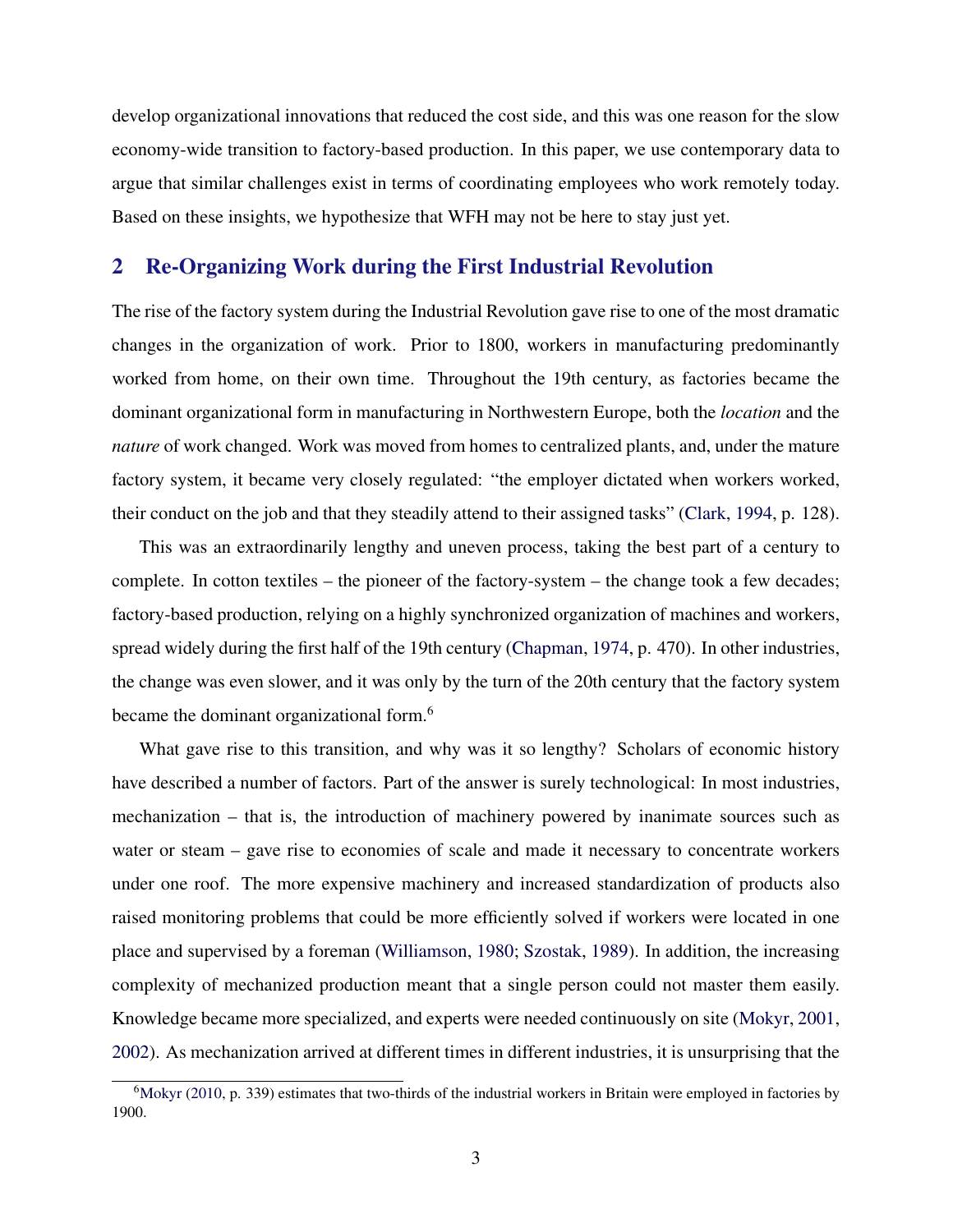process was uneven and lengthy.

However, there is also growing evidence that technology is only part of the story. Organizing production in one location (i.e., a plant) led to a host of new challenges for workers and firms [\(Pollard,](#page-14-0) [1965\)](#page-14-0).<sup>7</sup> One distinguishing feature of the factory-system was the development of 'flowproduction' – that is, the production of highly standardized goods at low unit cost by "arranging machines and equipment in line sequence to process goods continuously through a sequence of specialized operations" [\(Chapman,](#page-13-0) [1974,](#page-13-0) p. 470). This required both an extensive division of labor and *coordination* across employees working on different parts of the production process [\(Clark,](#page-13-0) [1994\)](#page-13-0). The need to coordinate workers is illustrated vividly by Karl Marx, who quoted a large cotton manufacturer, Henry Ashworth, noting that "When a laborer lays down his spade, he renders useless for that period, a capital worth eighteen pence. When one of our people leaves the mill he renders useless a capital that cost *£100,000*" [\(Clark,](#page-13-0) [1994,](#page-13-0) p. 129).

The move to factory production initially proceeded without basic organizational knowledge [\(Pollard,](#page-14-0) [1965\)](#page-14-0). Instead, organizational innovations were developed through a long process of trial and error that took generations to converge to best-practice methods.<sup>8</sup> Labor managements practices are a case in point. Workers moving from home production to factories were not accustomed to the rhythm and discipline that factory work required. Employers first responded by using disciplinary tools. Factory workers were fined or dismissed for minor infractions such as arriving to work a few minutes late, being away from their machine, or talking or eating at work [\(Clark,](#page-13-0) [1994,](#page-13-0) p. 131). Over time, however, employers learned that disciplinary measures led to inefficiently high turnover rates. It took half a century for the cotton textile industry to move away from discipline as the main labor management practice and settle instead on efficiency wages in the 1840s [\(Huberman,](#page-13-0) [1996\)](#page-13-0).

Why would these organizational challenges hamper the transition to factory-based production?

<sup>&</sup>lt;sup>7</sup>We focus on organizational challenges related to employees working efficiently in the factory system. A more complete discussion of the wider set of organizational challenges caused by the move to the factory system can be found in [Pollard](#page-14-0) [\(1965\)](#page-14-0) and [Mokyr](#page-14-0) [\(2010\)](#page-14-0). In [Juhász, Squicciarini, and Voigtländer](#page-14-0) [\(2021\)](#page-14-0), we discuss the organizational challenges faced in mechanized cotton spinning.

<sup>&</sup>lt;sup>8</sup>The historical literature suggests that there were two main classes of challenges that early cotton spinning mills faced. First, they had to deal with the mill layout and design. As [Allen](#page-13-0) [\(2009\)](#page-13-0) writes: "The cotton mill, in other words, had to be invented as well as the spinning machinery per se." Second, there was a set of labor management innovations that were required for setting up and operating spinning mills at a scale not seen elsewhere before [\(Pollard,](#page-14-0) [1965\)](#page-14-0). In this paper, we will focus on labor management challenges. For more details on mill designs challenges, see [Juhász](#page-14-0) [et al.](#page-14-0) [\(2021\)](#page-14-0).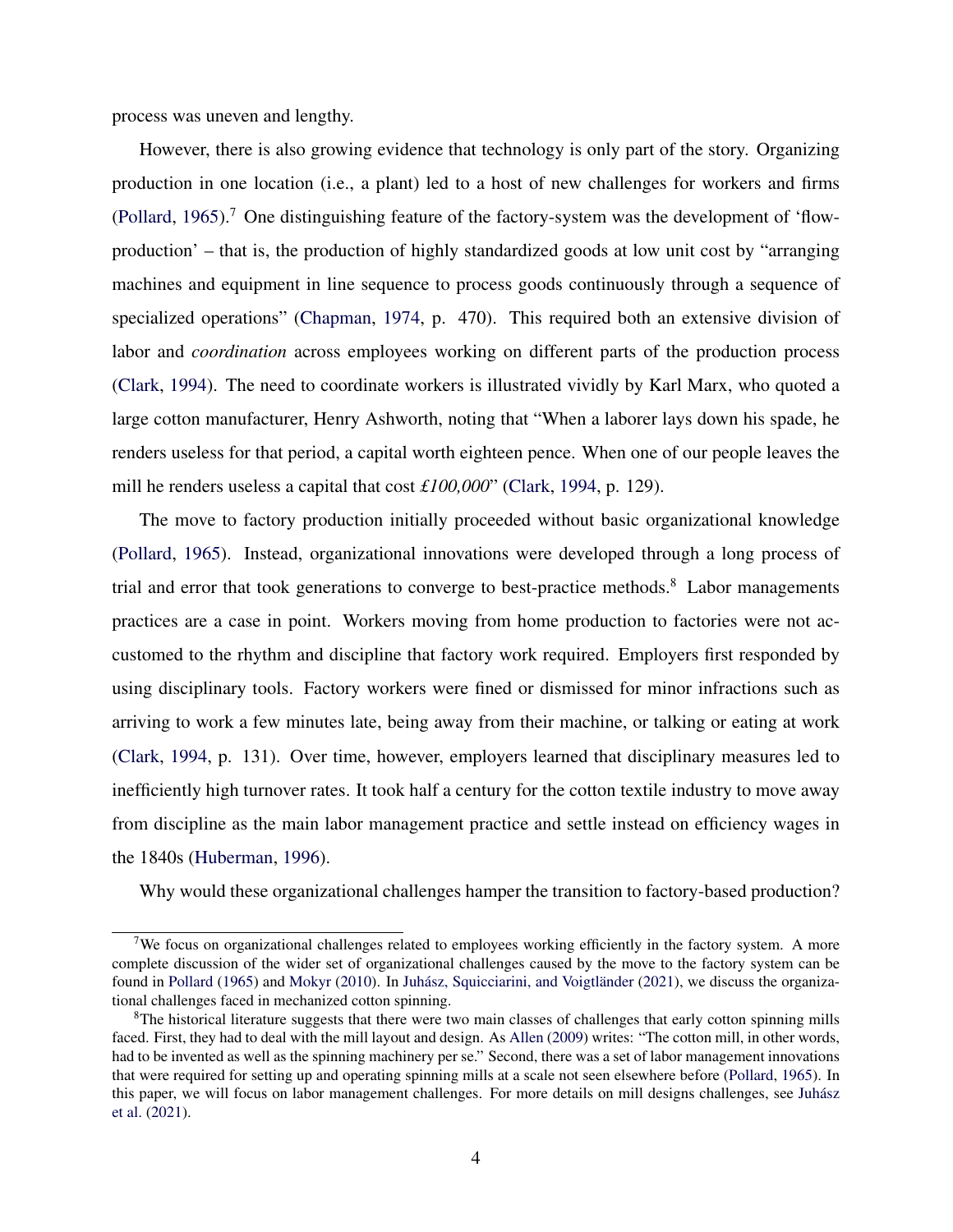One implication of the lack of organizational knowledge was that many early factories were not operating efficiently. Consistent with this, in [Juhász et al.](#page-14-0) [\(2021\)](#page-14-0), we show that the productivity distribution of mechanized cotton spinning plants at the early stage of the Industrial Revolution in France (circa 1800) was remarkably dispersed with a strikingly fat lower tail. We show that the fat lower tail was driven by the fact that many early adopters of the new cotton spinning technology were not operating it efficiently, as knowledge about complementary organizational innovations had not yet diffused across the economy. By 1840, when much of this diffusion had taken place, the fat lower tail in the cotton spinning productivity distribution largely disappeared.

Our results imply that initially, many plants adopted the new technology despite the fact that organizational costs reduced their productivity. What explains this decision? In sectors such as cotton spinning, where the productivity advantage of moving to the new, mechanized technology was strikingly large [\(Allen,](#page-13-0) [2009\)](#page-13-0), adoption was profitable even at the cost of large organizational inefficiencies. However, in sectors where the productivity advantage of the new technology was smaller, adoption was delayed until organizational knowledge about factory production had advanced sufficiently.

## 3 Re-organizing Work Today

Our hypothesis is that the two opposing forces that influenced the move to factory-based production are also at work today. New technologies (ICT in particular) may make it increasingly viable to move workers off-site for several reasons. First, capital costs are lower due to a reduced need for office space [\(Bloom, Liang, Roberts, and Ying,](#page-13-0) [2015\)](#page-13-0). Second, [Bloom et al.](#page-13-0) [\(2015\)](#page-13-0), [Angelici and](#page-13-0) [Profeta](#page-13-0) [\(2020\)](#page-13-0), and [Harrington and Emanuel](#page-13-0) [\(2020\)](#page-13-0) show well-identified evidence for important productivity benefits from moving some employees to remote working. Third, recent evidence points to the fact that some – although by no means all – workers value alternative working ar-rangements [\(Katz and Krueger,](#page-14-0) [2019;](#page-14-0) [Mas and Pallais,](#page-14-0) [2020\)](#page-14-0).<sup>9</sup> Most relevant for our context, [Mas](#page-14-0) [and Pallais](#page-14-0) [\(2017\)](#page-14-0) show experimental evidence that the average worker applying to a national call center would be willing to give up  $8\%$  of their wages to work from home.<sup>10</sup>

<sup>9</sup>Alternative working arrangements encompass those employed through temporary help agencies, on-call workers, contract company workers, and independent contractors or freelancers [\(Katz and Krueger,](#page-14-0) [2019,](#page-14-0) p.383).

 $^{10}$ In subsequent work, [Mas and Pallais](#page-14-0) [\(2020\)](#page-14-0) note that workers with particularly high willingness to pay for flexibility sort into jobs with employers who have relatively low cost of offering flexible arrangements. They estimate that the *marginal* worker would be willing to give up 21% of their wages for the option to work from home.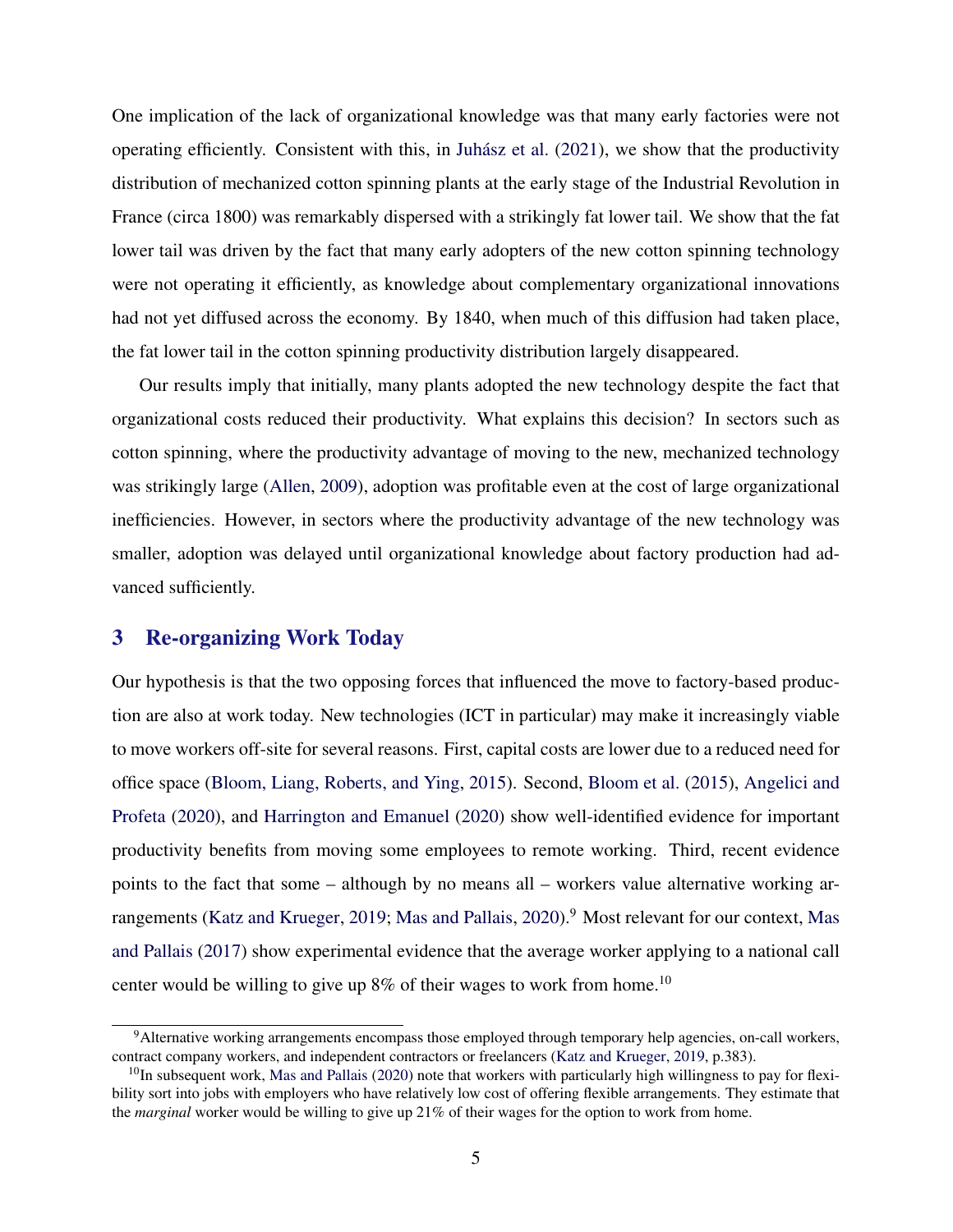However, working even part of the time at a distance from co-workers and supervisors may also lead to significant costs. Challenges include how to coordinate, monitor, and incentivize coworkers when they are not continuously co-located with one another [\(Spreitzer, Cameron, and](#page-14-0) [Garrett,](#page-14-0) [2017\)](#page-14-0). [Siebradt, Hoegl, and Ernst](#page-14-0) [\(2009,](#page-14-0) p. 64) list "difficulties in communication and coordination, reduced trust, and an increased inability to establish a common ground" as some of the major issues in managing virtual teams. [Battiston, Blanes i Vidal, and Kirchmaier](#page-13-0) [\(2017\)](#page-13-0) find that in-person communication is more efficient than electronic communication for emergency room operators. Work by [Andres](#page-13-0) [\(2012\)](#page-13-0) suggests that technologically-mediated collaboration across workers creates lags in information exchange, more misunderstandings, fewer attempts at seeking information, and incoherent messages. That is, the organizational and management practices developed for managing workers on-site may not work as well when many employees are working off-site.

In what follows, we examine modern-day data for evidence of the two forces at work: benefits and organizational costs. Sectors that are technologically more suited to remote work should see a higher share of employees working from home, as this is where the productivity advantage of WFH will be large. As a proxy for this force, we use the [Dingel and Neiman](#page-13-0) [\(2020\)](#page-13-0) measure, designed to capture the technological feasibility of work from home. However, in sectors heavily reliant on management practices developed for on-site work, the switch to WFH may be particularly costly. We focus on a central challenge that our historical discussion highlighted: the need for coordination across specialized workers. We now introduce a measure designed to capture this second force.

## 3.1 A Measure for Dependence on Coordination

We construct an industry-level variable indicating the importance of interpersonal cooperation (which we call the 'coordination measure'). This indicator is based on an occupation-level classification of cooperation-reliance from  $O^*$ Net survey data.<sup>11</sup> We classify an occupation into being reliant on inter-personal cooperation if any of the responses to questions about needing to coordinate or communicate with other workers are on average (across all participants) rated as "very

 $11$ More precisely, the data are from two surveys in release 24.2 of the dataset. We use the ['Generalized Work](https://www.onetcenter.org/dl_files/MS_Word/Generalized_Work_Activities.pdf) [Activities Survey'\)](https://www.onetcenter.org/dl_files/MS_Word/Generalized_Work_Activities.pdf) questions 26, 28, 31, 33, 34, 35, and 38 and the ['Work Context Survey'](https://www.onetcenter.org/dl_files/MS_Word/Work_Context.pdf) questions 7 and 9. Overall, these data are available for 968 occupations. [Dingel and Neiman](#page-13-0) [\(2020\)](#page-13-0) use the same surveys to construct a proxy for occupation-specific and industry-specific technological feasibility to work from home. None of the survey questions that we use overlap with any of the questions used by [Dingel and Neiman](#page-13-0) [\(2020\)](#page-13-0).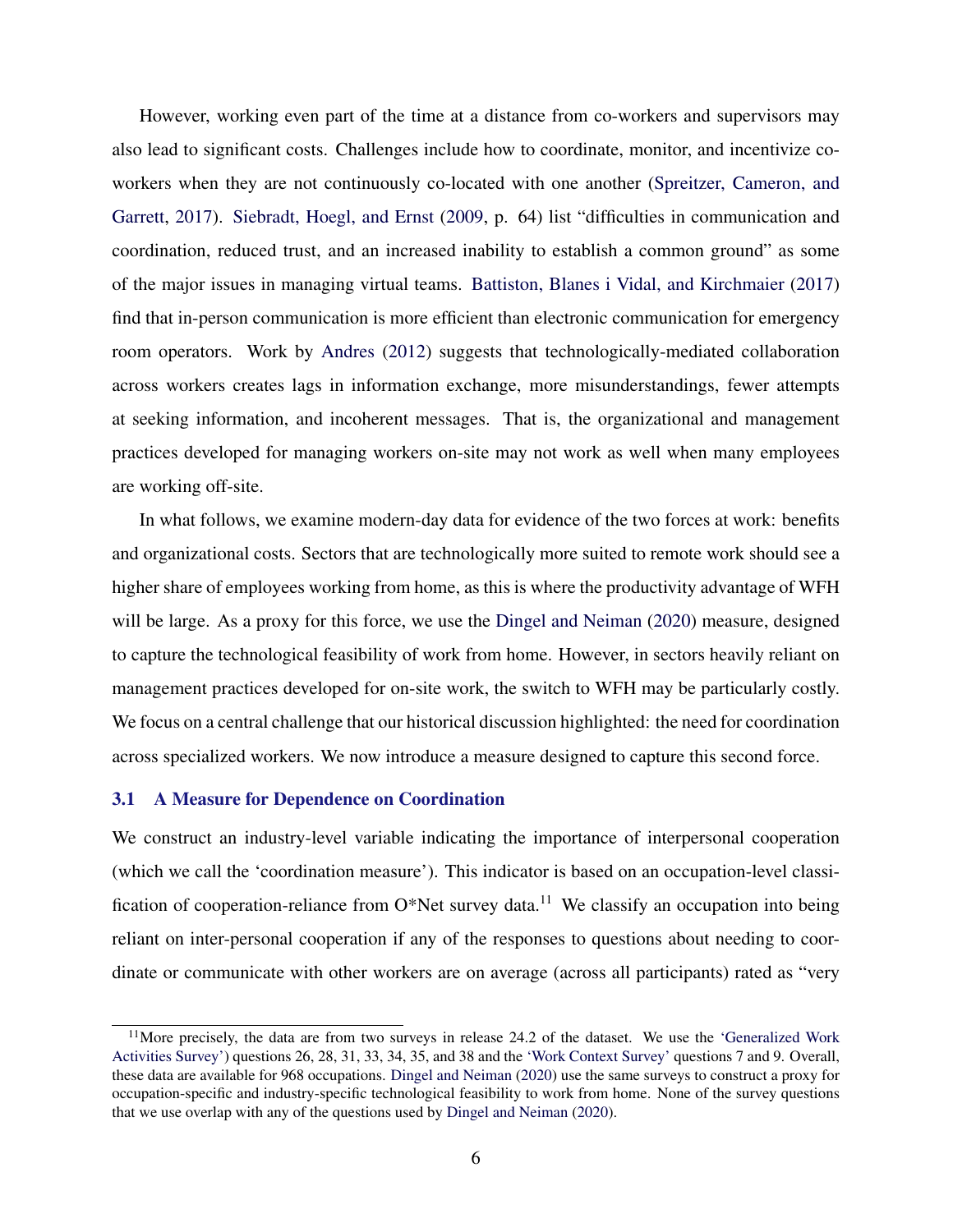important" (at least 4 on a 1-5 scale):

- Communicating with supervisors, peers, or subordinates
- Establishing and maintaining interpersonal relationships
- Resolving conflicts and negotiating with others
- Coordinating the work and activities of others
- Developing and building teams
- Training and teaching others
- Providing consultation and advice to others
- Interactions that require to work with or contribute to a workgroup or team
- Interactions that require to coordinate or lead others in accomplishing work activities (not as a supervisor or team leader)

Consider the first item. If respondents from a given occupation indicated, on average, that communicating with supervisors, peers, or subordinates is (at least) "very important" in their job, we classify the occupation as being reliant on coordination. Note that our definition does not capture whether a particular aspect of interpersonal coordination can be conducted at a distance, as that is endogenous to the current technological and organizational frontier. We then follow [Dingel and Neiman](#page-13-0) [\(2020\)](#page-13-0) and aggregate the coordination measure to the industry level using BLS data on the employment share for each occupation in given industries. The resulting measure has an intuitive interpretation. For each industry, it shows the share of employees working in occupations that rely on inter-personal cooperation. We aggregate to the industry level both for 4-digit NAICS industries and for 2-digit industries (i.e., the industries used in the RPS survey by [Bick, Blandin, and Mertens,](#page-13-0) [2020\)](#page-13-0), depending on the level of detail at which our various analyses can be run. Table [1](#page-7-0) shows the summary statistics. At the 2-digit industry level, the average industry employs 83% individuals in occupations classified as reliant on inter-personal cooperation, with the 10th and 90th percentiles being 61% (Transportation/Warehousing) and 95% (Finance/Insurance), respectively. At the 4-digit industry level, the mean is 80%.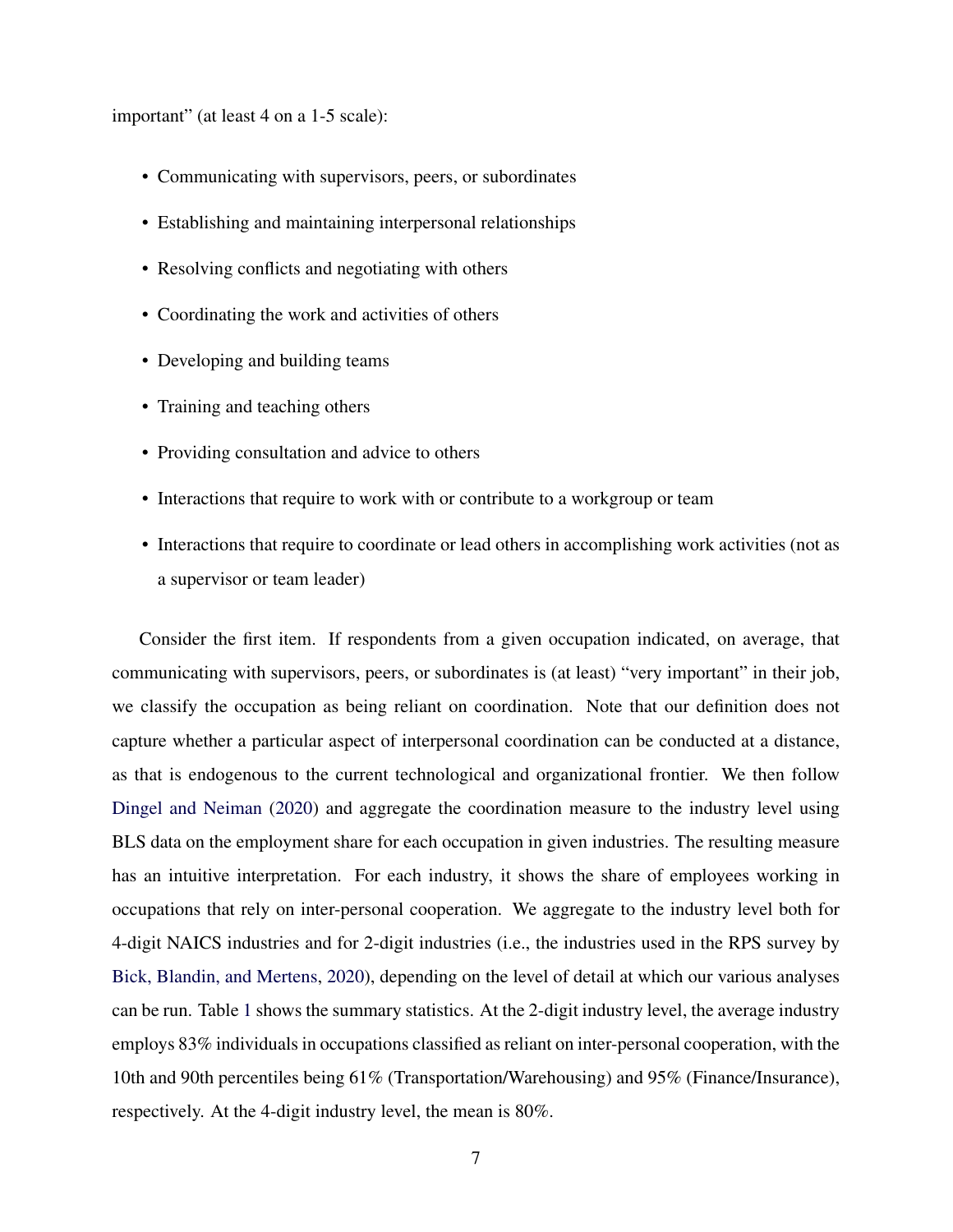| Data set N Mean St.Dev. Median p10 p90 |  |                 |             |         |  |
|----------------------------------------|--|-----------------|-------------|---------|--|
| 2 digit 17 .83                         |  | $\Box$ 12       | .87 .61 .95 |         |  |
| 4 digit 250 .80                        |  | $\overline{17}$ | .87         | .54 .96 |  |

<span id="page-7-0"></span>Table 1: Interpersonal Cooperation: Summary Statistics

*Notes*: The table reports the summary statistics for the share of individuals in occupations classified as reliant on interpersonal cooperation.

#### 3.2 Distinct Occupations and the Need for Coordination

This section presents a plausibility check, examining the relationship between our coordination measure and the number of occupations in industries. Arguably, having more distinct occupations within an industry is an indicator for specialization in specific tasks.<sup>12</sup> In turn, we expect industries with higher specialization to also have a stronger need for coordination among employees. Column 1 in Table [2](#page-8-0) reports the raw correlation between the log number of occupations and our coordination measure for 4-digit industries. The statistically highly significant coefficient indicates that a doubling in the number of occupations is associated with an increase by 8.5 percentage points (p.p.) in the need for coordination (relative to a mean of 80 percent). Since this relationship could be mechanically driven by the size of the different sectors, column 2 controls for log employment. We also add fixed effects for five aggregate industries.<sup>13</sup> If anything, the relationship between the number of occupations and the need for coordination becomes even stronger. In the remaining columns of Table [2,](#page-8-0) we show that this result also holds within aggregate industries. The coefficient on the number of occupations is particularly large for agriculture/mining/construction and for manufacturing. In these sectors, doubling the number of occupations is associated with 25-30 p.p. higher need for coordination. In particular, the large (and highly significant) coefficient in manufacturing is reassuring for drawing parallels with the Industrial Revolution, where the need for coordination became a bottleneck in this sector. For the remaining industries (trade and services), the coefficient is similar to our finding for all industries combined (column 2).

 $12$ The average number of occupations for 4-digit industries is 148, ranging between 17 and 590, with a standard deviation of 89.

<sup>&</sup>lt;sup>13</sup>These are Agriculture, Building & Mining, Trade & Transportation, Services, and Public Administration.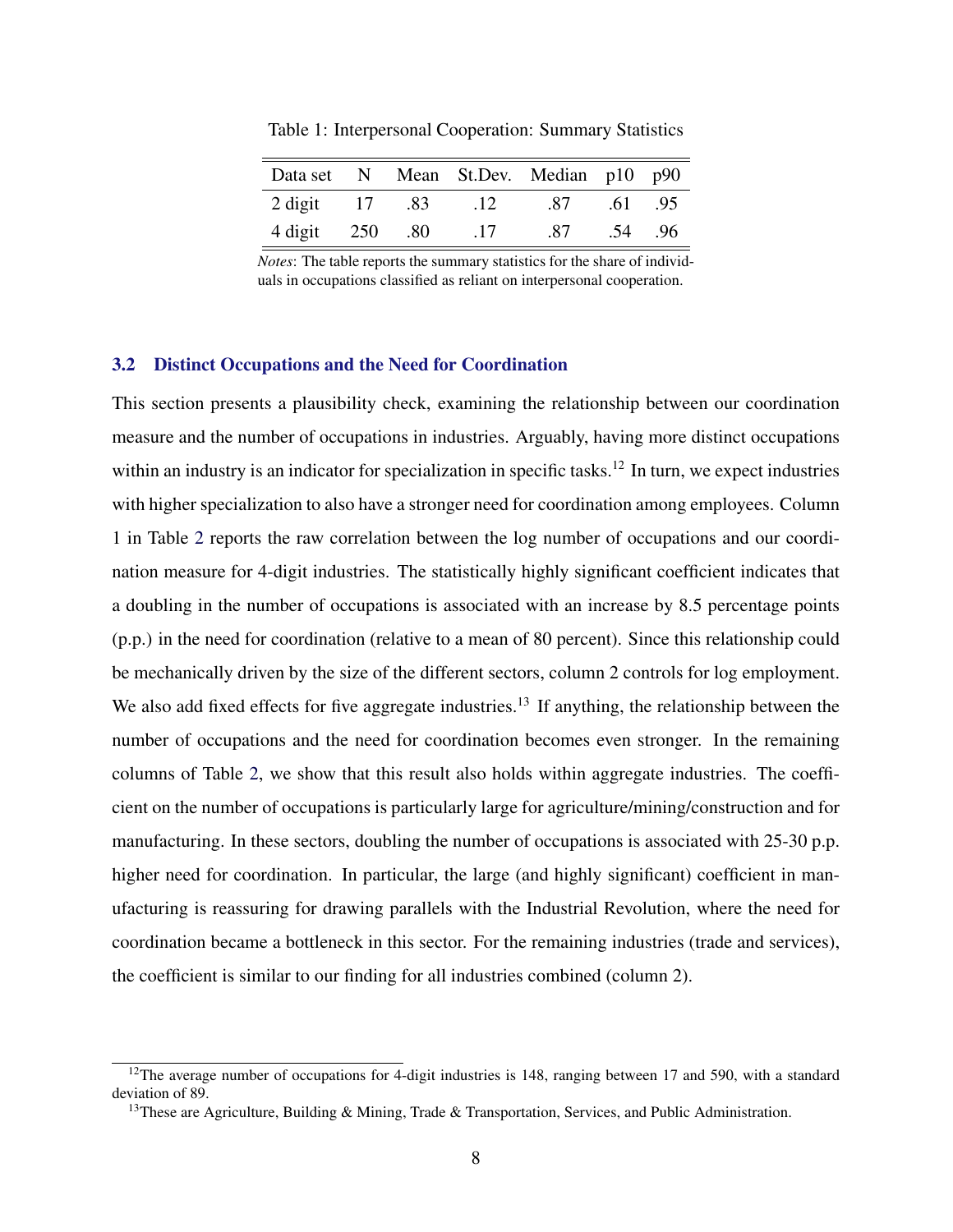## Table 2: Need for Coordination and Number of Occupations

<span id="page-8-0"></span>

|                               | (1)            | (2)          | (3)            | (4)       | (5)        | (6)        |
|-------------------------------|----------------|--------------|----------------|-----------|------------|------------|
|                               | All Industries |              | Agric, Mining, | Manu-     | Trade $\&$ | Services & |
|                               |                |              | Construction   | facturing | Transp.    | Public     |
| log( <i>#</i> of occurrences) | 0.085          | 0.119        | 0.249          | 0.295     | 0.083      | 0.112      |
|                               | (0.020)        | (0.039)      | (0.086)        | (0.091)   | (0.066)    | (0.054)    |
| log(total employment)         |                | $-0.024$     | $-0.036$       | $-0.072$  | $-0.027$   | $-0.023$   |
|                               |                | (0.014)      | (0.022)        | (0.036)   | (0.025)    | (0.021)    |
| <b>Industry FE</b>            |                | $\checkmark$ |                |           |            |            |
| Mean Dep. Var.                | 0.80           | 0.80         | 0.83           | 0.73      | 0.79       | 0.85       |
| $R^2$                         | 0.09           | 0.18         | 0.46           | 0.24      | 0.03       | 0.08       |
| <b>Observations</b>           | 250            | 250          | 21             | 69        | 62         | 98         |

Dependent variable: Sector-specific need for coordination

*Notes*: The table shows that (4-digit) industries with a higher number of distinct occupations have a stronger need for coordination among their employees. Robust standard errors in parentheses. See text for data sources and construction of variables.

## 3.3 Coordination and Working from Home

How do technological feasibility and the need for coordination affect work from home? We examine the association between the share of respondents working from home and i) [Dingel and](#page-13-0) [Neiman'](#page-13-0)s proxy for the technological feasibility to work from home, and ii) our coordination measure.<sup>14</sup>

We first focus on the 'steady state,' examining the relationship in February 2020, prior to COVID-19 disrupting existing working arrangements in the US. We then examine data from May 2020 – a time by which many employees had moved to WFH as a consequence of COVID-19. The data for both exercises are from [Bick et al.](#page-13-0) [\(2020\)](#page-13-0).<sup>15</sup> In particular, we estimate equations of the form:

$$
WFH_i = \beta \cdot TF_i + \gamma \cdot NC_i + \varepsilon_i , \qquad (1)
$$

<sup>14</sup>[Dingel and Neiman'](#page-13-0)s [\(2020\)](#page-13-0) measure is designed to capture the technological *feasibility* of WFH, while our coordination measure proxies for some of the organizational challenges to re-organizing work. Both measures were constructed using a very similar methodology and both vary between 0 and 1.

<sup>&</sup>lt;sup>15</sup>[Bick et al.](#page-13-0) included questions on WFH in the Real-Time Population Survey (RPS) in May 2020. This representative survey collected information on nearly 5,000 working age adults who report their employment in one of 17 sectors, and it also includes retrospective questions about the working situation in February 2020. We aggregate both our coordination measure and the feasibility measure by [Dingel and Neiman](#page-13-0) [\(2020\)](#page-13-0) to these 17 sectors.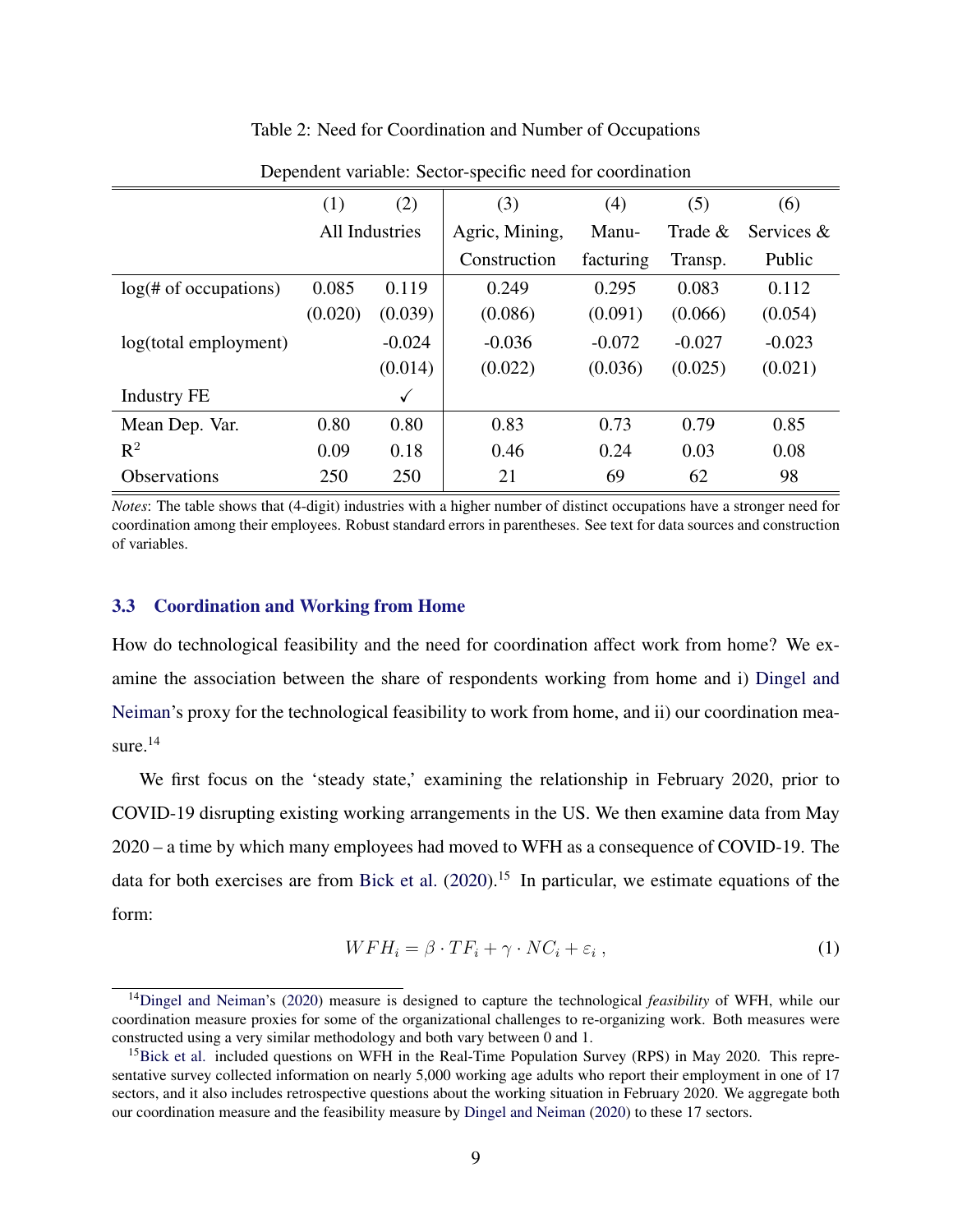<span id="page-9-0"></span>where  $WFH_i$  is the share of employees working from home in industry *i*,  $TF_i$  represents the technological feasibility of working from home,  $NC_i$  is our need-for-coordination measure, and  $\varepsilon_i$ is the error term.

Table 3 shows our results. Consistent with our hypothesis, we find that the propensity to work from home in February is positively associated with the technological feasibility of working from home and negatively with our coordination measure. A one-standard deviation (s.d.) increase (0.26) in the technological feasibility to work from home is associated with 1.8 p.p. more work from home. Similarly, industries with a one s.d. (0.12) higher need to coordinate experienced 1.25 p.p. less working from home in the pre-pandemic steady state, relative to a sample mean of 8.4%.<sup>16</sup>

|                                  | (1)      | (2)             |
|----------------------------------|----------|-----------------|
|                                  | Feb 2020 | <b>May 2020</b> |
| <b>Technological Feasibility</b> | 0.070    | 0.612           |
|                                  | (0.039)  | (0.053)         |
| Need for Coordination            | $-0.104$ | 0.050           |
|                                  | (0.055)  | (0.169)         |
| Mean Dep. Var.                   | 0.084    | 0.317           |
| $\mathbb{R}^2$                   | 0.20     | 0.80            |
| <b>Observations</b>              | 17       | 17              |

Table 3: Work from Home in February and May 2020

Dep. var.: Share of employees working from home

*Notes*: The table shows that both technological feasibility and the need for coordination were associated with working from home before the COVID pandemic (in February 2020). By May 2020, technological feasibility became the predominant factor, while the need for coordination ceased to matter. Robust standard errors in parentheses. Data are for 17 U.S. industries. See text for data sources and construction of variables.

Next, we perform the analysis using data from May 2020, when the pandemic-related lockdown was in full force. Column 2 in Table 3 reports the results (with partial scatterplots shown in Figure [2\)](#page-10-0). The [Dingel and Neiman](#page-13-0) [\(2020\)](#page-13-0) measure is strongly positively associated with WFH during this time period (as has also been shown by [Bick et al.,](#page-13-0) [2020\)](#page-13-0). However, strikingly, the need to

 $16A$  natural concern given the small sample size is that these results may be driven by outliers. This is not the case: Figure [1](#page-10-0) shows that our findings reflect a coherent pattern.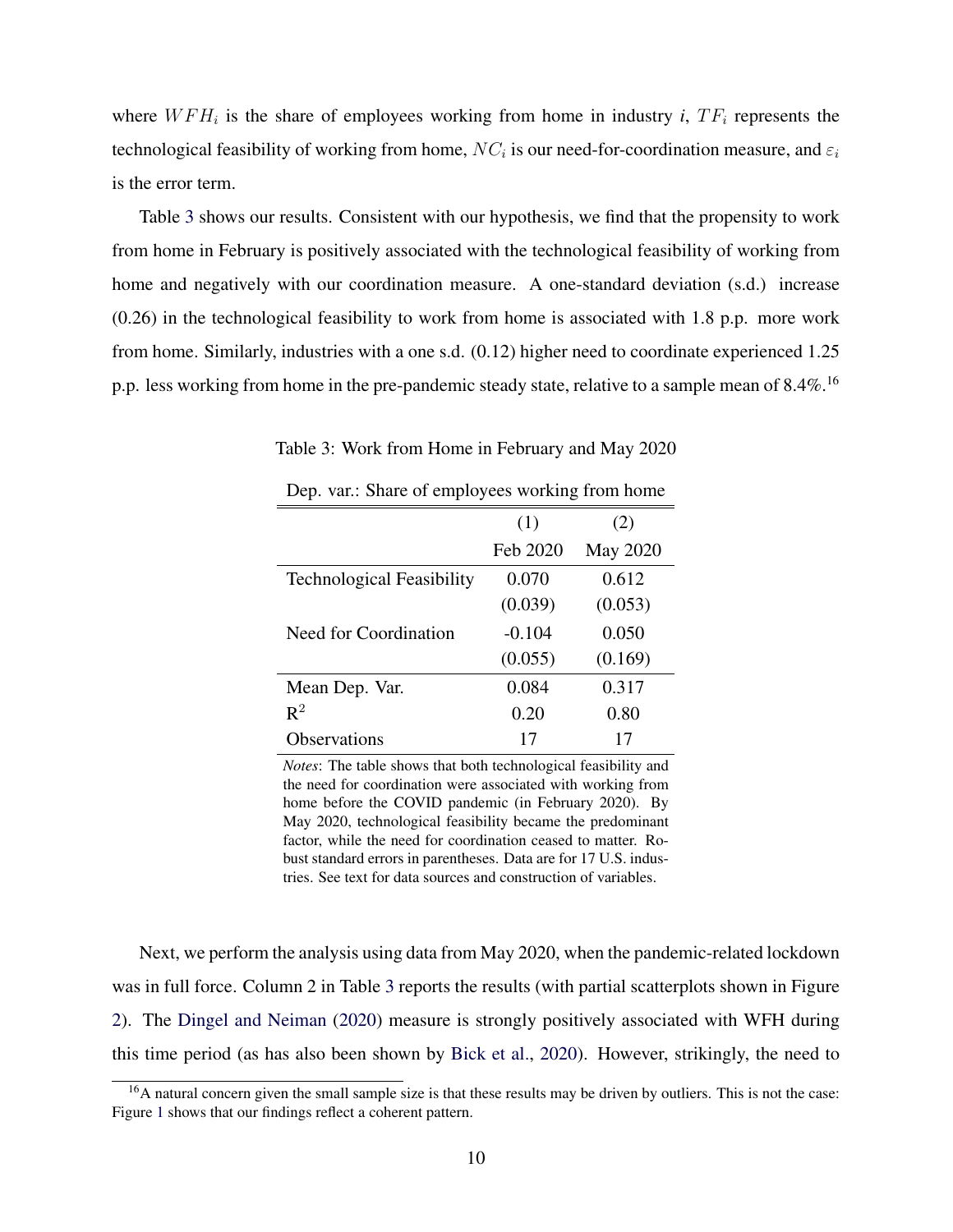<span id="page-10-0"></span>coordinate across workers is now uncorrelated with an industry's share of working from home – the coefficient is *positive*, statistically insignificant, and close to zero.<sup>17</sup>



Figure 1: WFH, Coordination, and Technological Feasibility: February 2020

*Notes*: The figure shows the partial scatterplots corresponding to column 1 in Table [3,](#page-9-0) for the technological feasibility measure (left panel) and for our need-for-coordination measure (right panel). In both panels data are from February 2020.



Figure 2: WFH, Coordination, and Technological Feasibility: May 2020

*Notes*: The figure shows the partial scatterplots corresponding to column 2 in Table [3](#page-9-0) for the technological feasibility measure (left panel) and for our coordination measure (right panel). In both panels data are from May 2020.

<sup>&</sup>lt;sup>17</sup>One concern with contrasting these results is that unemployment increased substantially between February and May. One may speculate that workers were laid off particularly strongly in sectors that heavily rely on coordination. However, this would work against finding a 'zero relationship,' because those occupations within a sector that could be performed from home were more likely to be retained. In other words, we would expect a *higher* share of working from home than before the pandemic in those industries that depend heavily on coordination.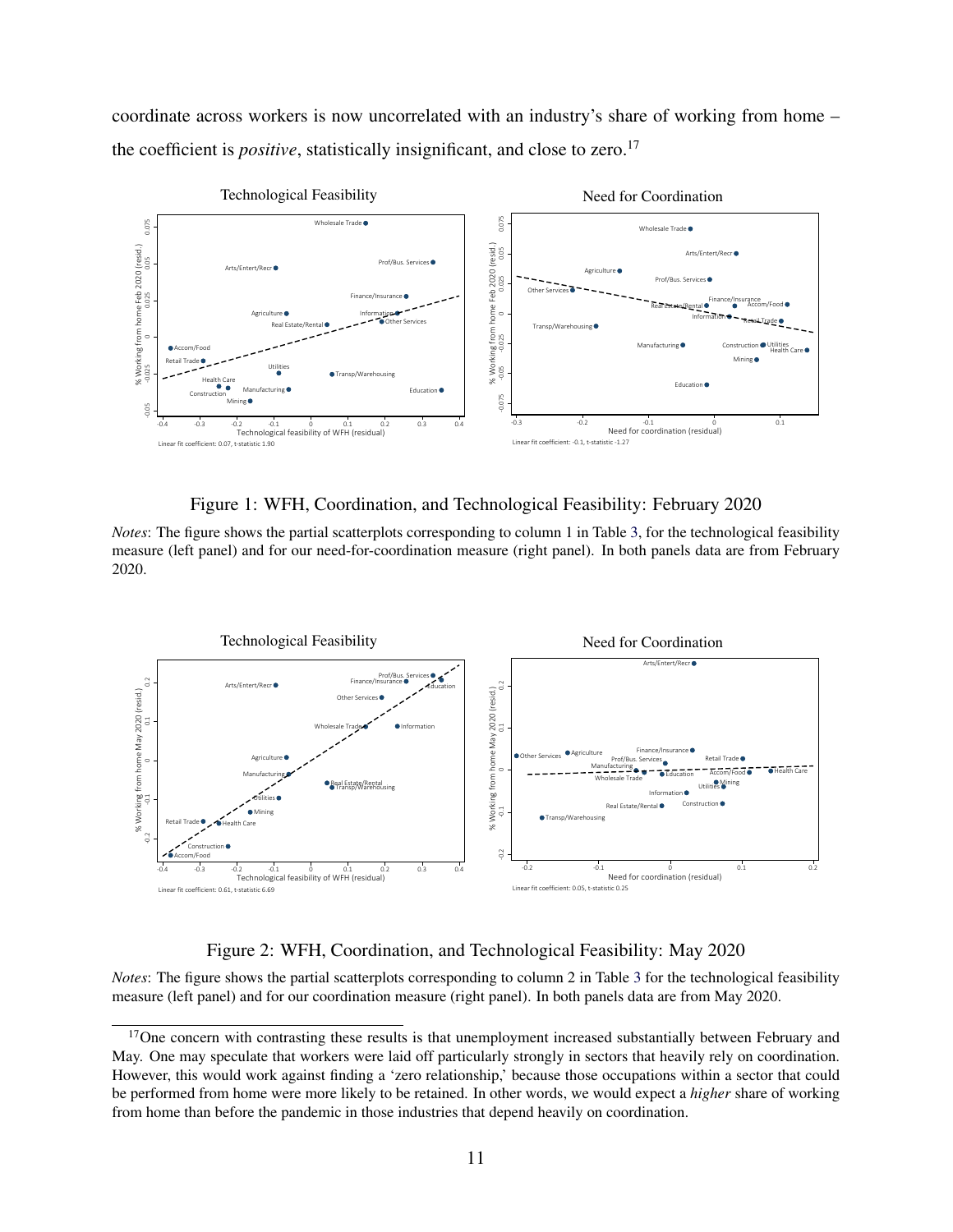We interpret the two results together in the following way. COVID-19 temporarily shifted the economy out of its long-run equilibrium. The 'social distancing' made necessary by the pandemic led to a mass movement to WFH, wherever it was technologically feasible: any job that could be done remotely was moved to a WFH setup without much regard for the coordination costs incurred (as the public health hazard was arguably too large). This suggests that as the public health motivation for keeping workers offsite subsides over time, more and more firms – particularly those in sectors heavily reliant on coordination – will re-evaluate the benefits and costs of working from home.

Of course, neither technology nor management practices are static. This suggests that the tradeoff that governs the shift to WFH will change over time, depending on how the associated costs and benefits evolve. In much the same way that, during the Industrial Revolution, the breakthrough technologies in cotton textiles led to innovations that spilled over to other sectors and helped them move towards factory-based production, the pandemic may lead to technological and organizational innovations that make remote work profitable for an increasing number of firms and sectors. Patenting evidence suggests that innovation already shifted towards *technologies* facilitating remote work in early 2020 [\(Bloom, Davis, and Zhestkova,](#page-13-0) [2020\)](#page-13-0). Moreover, [Adams-Prassl, Boneva,](#page-13-0) [Golin, and Rauh](#page-13-0) [\(2020\)](#page-13-0) find that over the course of the pandemic, the share of workers who report being able to do all tasks from home has increased – although mostly for those starting from an initially high level, suggesting that important barriers (technological or organizational) remain.

In addition, the current technological and organizational frontier is still far from allowing remote work to be a perfect substitute for on-site work, particularly for those occupations requiring coordination across workers. [Bailenson](#page-13-0) [\(2021\)](#page-13-0) argues that 'Zoom fatigue' – the phenomenon that videoconferencing calls are more tiring than in-person communication, is due to non-verbal overload experienced during a call.<sup>18</sup> While it may be the case that a few years down the line, 'Zoom fatigue' will be seen as an example of a teething problem, it also closely echos the experience from the move to factory-based production during the Industrial Revolution. This experience suggests that revolutionary changes in working arrangements tend to proceed slowly, as it takes time for

<sup>&</sup>lt;sup>18</sup>This results from a constant visual exposure to call participants' (and one's own) image during Zoom calls, in combination with a lack of non-verbal cues, which are important factors in in-person conversations. As a result, some companies are experimenting with cutting down on Zoom meetings for their workers (see for example the case of Citibank described on [www.inc.com\)](https://www.inc.com/minda-zetlin/citi-zoom-free-fridays-meetings-ban-work-life-balance-jane-fraser.html).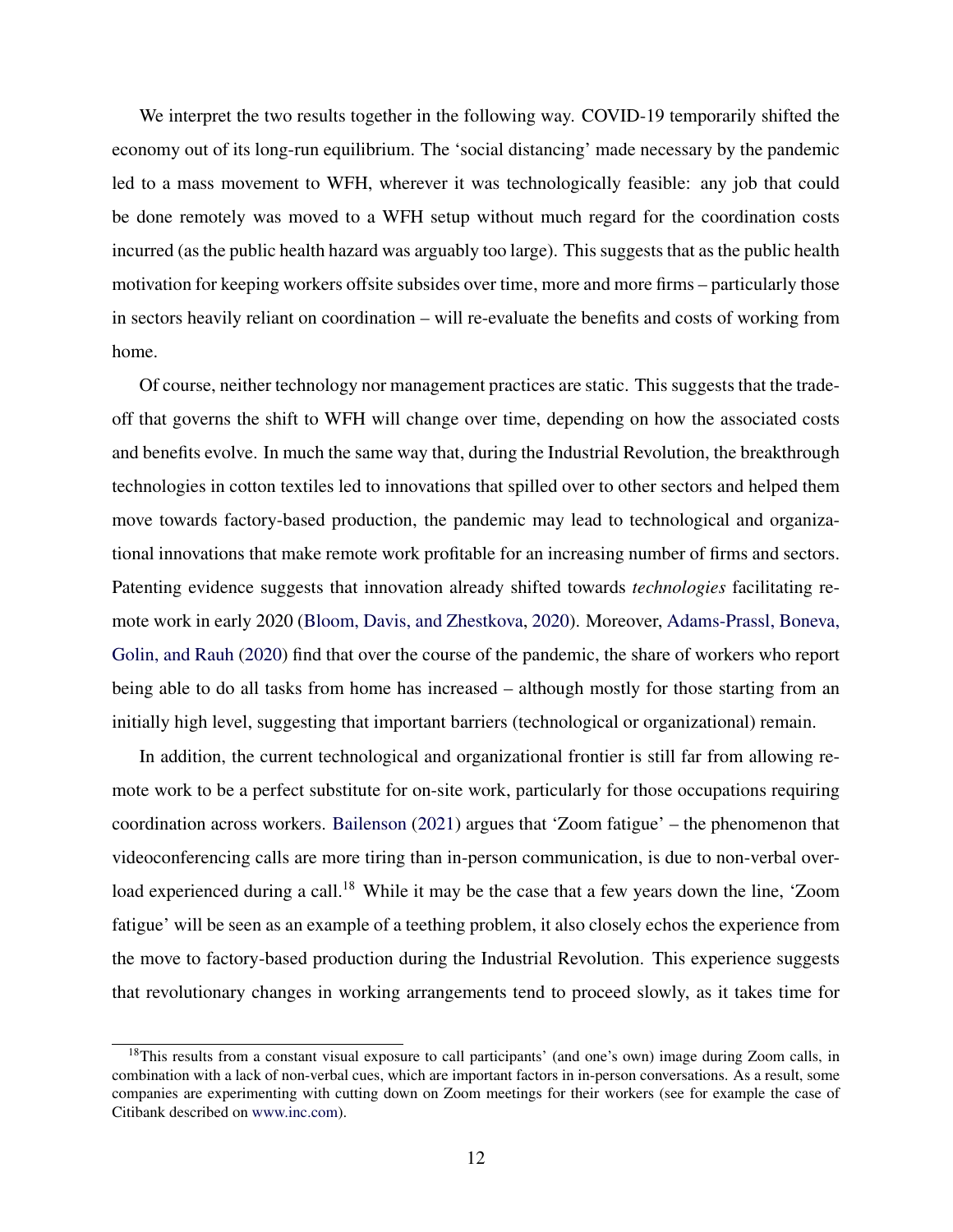organizations to develop best-practice solutions to these types of novel challenges. As such, the dramatic shift to work from home seen in 2020 may not (yet) be permanent.

# 4 Conclusion

We examined the trade-off faced by firms as they consider moving workers more permanently to remote working arrangements. Informed by studying the monumental shift from home to factorybased work during the Industrial Revolution, we have argued that firms face a trade-off. While new technologies may give a productivity advantage to novel working arrangements, such a drastic reorganization of production is costly in the absence of best-practice organizational techniques. Using contemporary survey data, we have shown evidence consistent with firms facing organizational challenges to moving workers off-site. Our results also suggest that the mass movement to remote working witnessed during the pandemic ignored these organizational barriers because of the extraordinary public health hazard of onsite work. However, based on the lessons from the Industrial Revolution, as well as the pre-pandemic results for February 2020, we expect organizational barriers to matter in the foreseeable future. An intriguing question beyond the scope of this paper is whether the past year of remote work has already led to some organizational innovations that have eased the costs of WFH. We leave this for future research.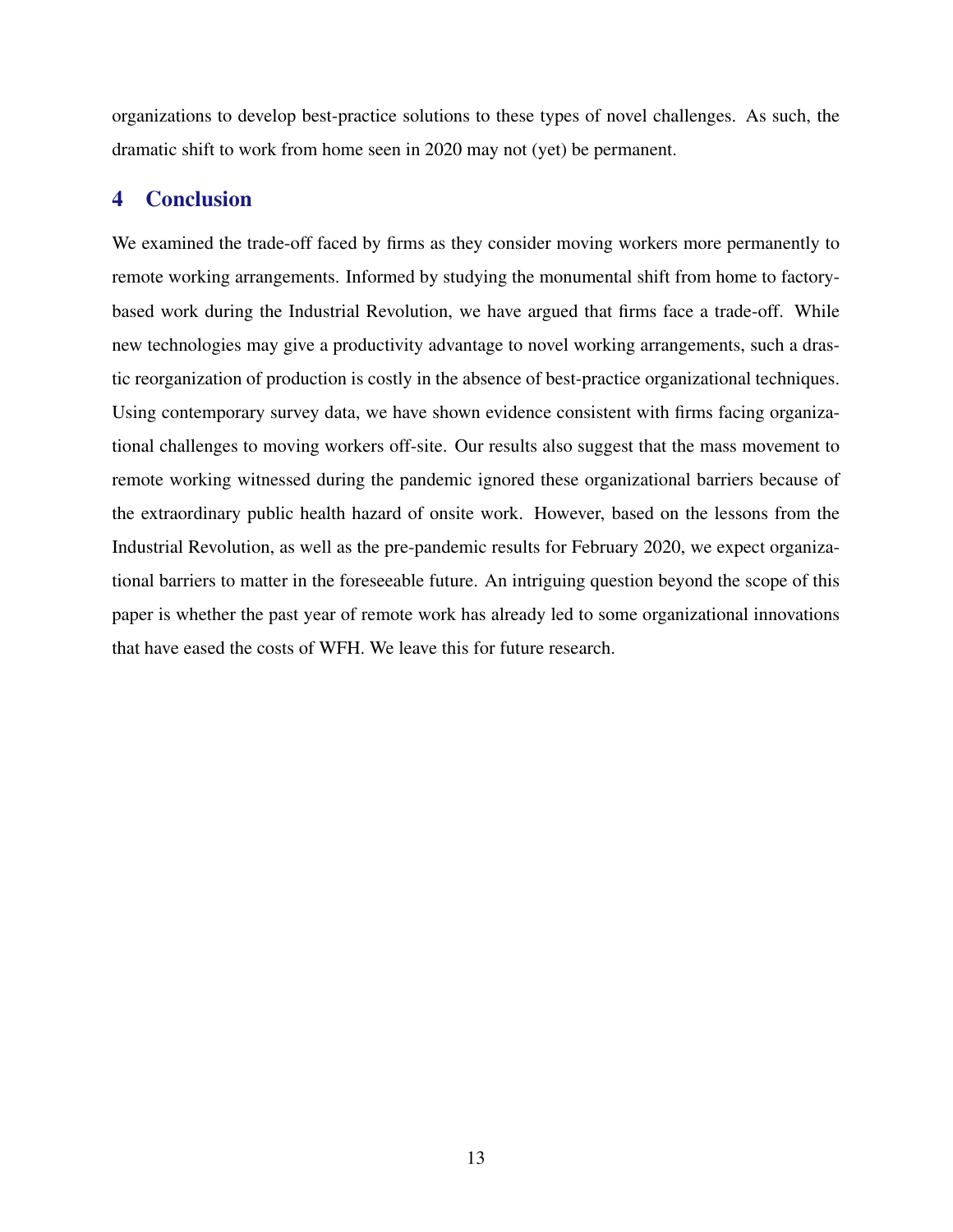# <span id="page-13-0"></span>**References**

- Adams-Prassl, A., T. Boneva, M. Golin, and C. Rauh (2020). Work Tasks That Can Be Done from Home: Evidence on the Variation Within and Across Occupations and Industries. *Unpublished Manuscript. Oxford University*.
- Allen, R. C. (2009). *The British Industrial Revolution in Global Perspective*. Cambridge University Press.
- Andres, H. P. (2012). Technology-Mediated Collaboration, Shared Mental Model and Task Performance. *Journal of Organizational and End User Computing 24*, 64–81.
- Angelici, M. and P. Profeta (2020). Smart-working: Work flexibility without constraints.
- Bailenson, J. N. (2021). Nonverbal Overload: A Theoretical Argument for the Causes of Zoom Fatigue. *Technology, Mind, and Behavior 2*(1).
- Battiston, D., J. Blanes i Vidal, and T. Kirchmaier (2017). Is Distance Dead? Face-to-face Communication and Productivity in Teams.
- Bick, A., A. Blandin, and K. Mertens (2020). Work from Home After the COVID-19 Outbreak. Working paper.
- Bloom, N., S. J. Davis, and Y. Zhestkova (2020). COVID-19 Shifted Patent Applications Toward Technologies that Support Working from Home.
- Bloom, N., J. Liang, J. Roberts, and Z. J. Ying (2015). Does Working From Home Work? Evidence from a Chinese Experiment. *Quarterly Journal of Economics 130*(1), 165–218.
- Cairncross, F. (1997). *The Death of Distance: How the Communications Revolution is Changing Our Lives*. Boston: Harvard Business School Press.
- Chapman, S. (1974). The Textile Factory Before Arkwright: A Typology of Factory Development. *Business History Review 48*(4), 451–478.
- Choudhury, P., C. Foroughi, and B. Larson (2021). Work-From-Anywhere: The Productivity Effects of Geographic Flexibility. *Strategic Management Journal 42*(4), 655–683.
- Clark, G. (1994). Factory Discipline. *The Journal of Economic History 54*(1), 128–163.
- Dingel, J. I. and B. Neiman (2020). How Many Jobs Can be Done at Home? *Journal of Public Economics 189*, 104235.
- Friedman, T. (2005). *The World is Flat: A Brief History of the 21st Century*. London: Penguin.
- Harrington, E. and N. Emanuel (2020). Working Remotely? Selection, Treatment, and Market Provision of Remote Work. *Unpublished Manuscript. Harvard University*.
- Huberman, M. (1996). *Escape from the Market*. Cambridge University Press.